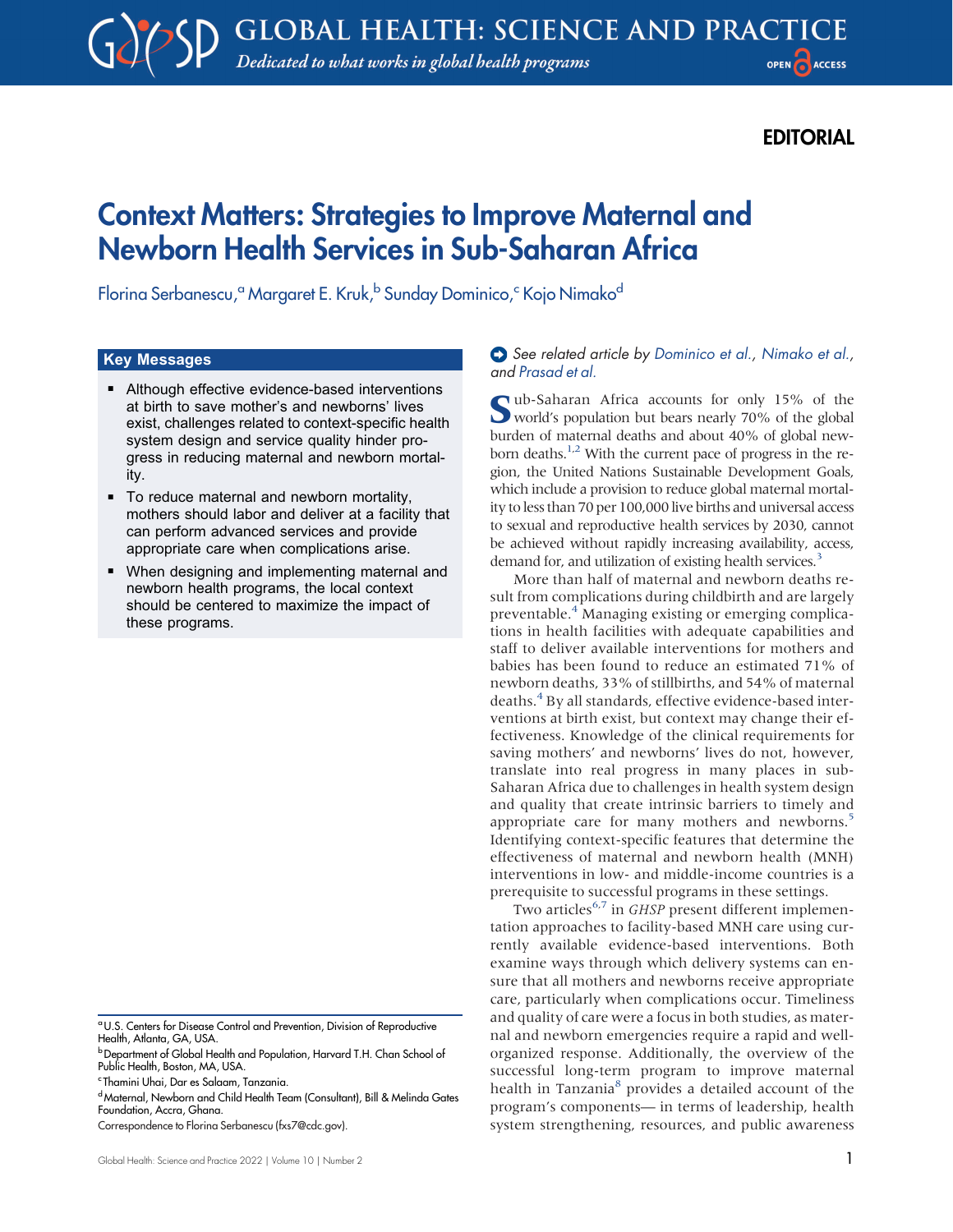—the phased approach, and the lessons learned from its implementation.

#### **TANZANIA CONTEXT**

Tanzania is an example of how concerted political focus on the health system can reduce maternal and child mortality.

In Kenya, leadership at the highest political level demonstrated the ambition to drastically reduce maternal and newborn mortality by reorganizing the health system to ensure that the right care is provided by the right provider in the right place at the right time.

Tanzania is an example of how concerted political focus on the health system can reduce maternal and child mortality. $9,10$  $9,10$  Tanzania's government doubled its spending on health, introduced sector-wide basket funding and results-based financing, expanded coverage of key maternal and child health interventions through strengthening primary health facilities, and introduced comprehensive emergency obstetric and newborn care services in health centers.<sup>[10](#page-2-9)</sup> National commitments toward achieving maternal and child mortality reduction aimed for over 80% of births to take place in health facilities.<sup>10</sup> With the population dispersed across remote areas and physicians in short supply, the country turned to task shifting for surgical care and staff retention, one of the most comprehensive policies of this kind in sub-Saharan Africa.<sup>[11](#page-2-10)</sup> Tanzania committed to prioritizing maternal and child health at the highest level, as reflected in the Deliver Now for Women and Children campaign, $12$  launched by the president of Tanzania in 2008. The campaign aimed to accelerate the implementation of key strategies set out in the national roadmap and engage civil society groups and health professionals to promote local-level decision makers and boost public demand for quality MNH services.

Within these premises, the Program to Reduce Maternal Deaths in Tanzania took shape, scaled up, and significantly reduced maternal and perinatal mortality in one of the most resource-poor regions in the country.[6](#page-2-5)[,8](#page-2-7) While the Program's main focus was on increasing availability of and access to emergency obstetric and newborn care (through improvements in facility infrastructure, staffing, equipment and supplies, training, and supportive supervision), new components were added over time to further improve quality, strengthen referral systems, and increase demand for maternal health and family planning services.<sup>[8](#page-2-7)</sup> Initially implemented in district hospitals and selected health centers, the Program expanded to support close to half of the dispensaries in the region, in recognition of the fact that they were the most used level of facility for primary preventive services and delivery care. Periodic assessments of the Program's components were conducted to capture the provision, quality and utilization of services, and their coverage and impact.<sup>[8](#page-2-7)</sup> Results were reviewed with implementers, district, regional,

and national stakeholders and were fed back into the Program's design, implementation, and management. More importantly, the Program's longevity ensured sufficient time for planning, implementation, and management to adapt to local context, mature, and yield substantial reductions in maternal and perinatal mortality.

### **KENYA CONTEXT**

Nimako et al.<sup>[7](#page-2-6)</sup> illustrate a different approach taken to redesign health service delivery for mothers and newborns in Kenya. In Kakamega County, in western Kenya, there was a strong commitment to significantly reduce maternal and newborn mortality by reorganizing the health system to ensure that the right care is provided by the right provider in the right place at the right time to maximize outcomes and not just access. Specifically, for maternal and newborn health service delivery redesign (MNH SDR), this means that all births would occur in or close to advanced facilities that can provide immediate definitive care for complications, including capacity for cesarean deliveries, blood transfusion, and care for sick mothers and newborns, while the primary care level is strengthened to provide quality antenatal, postnatal, and newborn care.<sup>13</sup>

Due to the complexity of systems-level reform and the variability in the maturity of health systems in different settings, a one-size-fits-all approach cannot be used in implementing MNH SDR. This is why a feasibility assessment of MNH SDR was necessary in Kakamega County, as the first step toward defining locally specific program needs and adaptations. This assessment involved geographic analyses of distance to hospital, facility and provider surveys to determine gaps in provision of high-quality care, and stakeholder engagement and community focus groups to understand user preferences, learn perceptions about the concept of MNH SDR, and receive input for program design. The feasibility assessment thus helped define the existing system assets that would support the implementation of the MNH SDR policy and the gaps that needed to be closed before the policy was operationalized. The decision to proceed with the program was taken by the government only after careful consideration of the feasibility assessment results. This decision was followed by a government-led codesign process that ensured that a logical rollout plan was devised and locally appropriate strategies were defined to address the human resource, financing, transportation, and infrastructure gaps identified during the feasibility assessment.

The programs implemented in 2 rural settings in Tanzania<sup>6[,8](#page-2-7)</sup> and Kenya<sup>[7](#page-2-6)</sup> share a common vision